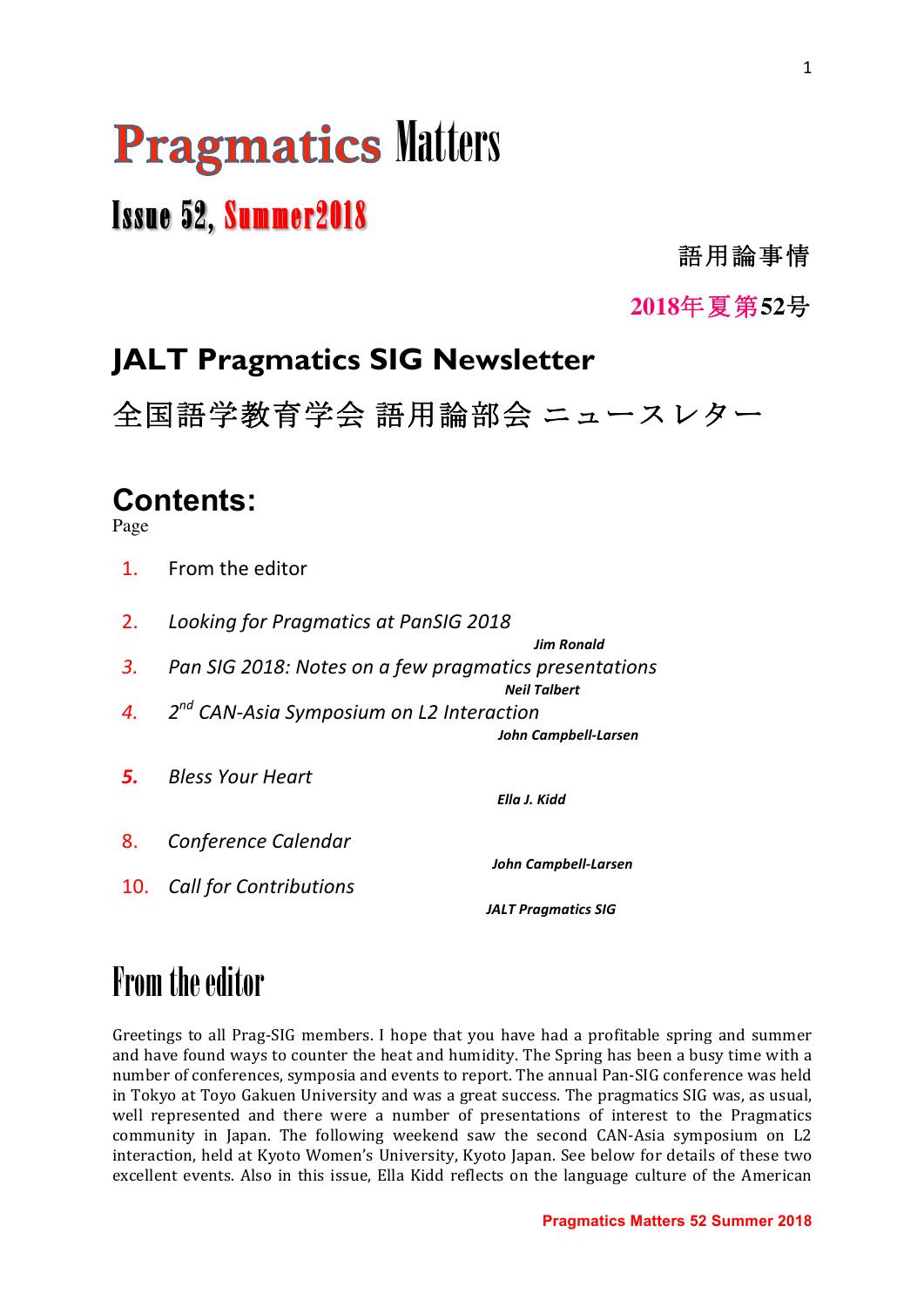South, and reminds us that accent and dialect are means by which we invoke identity in interaction.

As usual, there are a number of upcoming events that will be of interest to our readership, and the calls for submissions are out now. See below for details of what's on and relevant deadlines for submissions, registration etc.

This issue also features information on a call for submissions for an upcoming Pragmatics SIG book, so if you have some classroom activities or ideas that aid students to achieve more developed levels of pragmatic competence, let the editors know and you can add a book chapter to your CV.

# **Looking for Pragmatics at PanSIG 2018**

#### **Jim Ronald**

*Hiroshima Shudo University*

At this year's PanSIG conference, Jerry Talandis' and my main goal was not to give a presentation (although Jerry in fact did), nor to learn from presentations or be inspired and encouraged by conversations with other people at the conference, although we undoubtedly were. Instead, our goal was to give a flyer about the new Pragmatics SIG book project (see p. ??) to every person at the conference who is interested in pragmatics and, wherever possible, to offer a direct invitation to contribute a pragmatics teaching activity for the book.

Our strategy for achieving this goal was to attend every pragmatics-related presentation we could find, and talk about pragmatics, textbooks and classrooms to as many people as we could. This, incidentally, meant that we did learn a lot, and we were inspired and encouraged in our belief in the importance of bringing pragmatics to the language classroom, and of the potential of the planned book to help teachers do just this.

The "Presentations by SIGs" list for Pragmatics (PRAG) in the conference handbook was our main guide in identifying presentations. More about that later, but first I would just like to report about just a few of the presentations at the conference, and a couple of the topics that were presented about. Following this, I would like to highlight some of the "off-list" presentations from the conference: presentations that may not include pragmatics among their keywords but, whether directly or indirectly, have much that may be of interest to Pragmatics SIG members.

As the Pragmatics SIG Forum, Sanae Sheeran-Oda and Akiko Inagaki (*Pragmatics + Grammar + Communication*) showed us the importance for language teachers of keeping balance with the grammar-pragmatics-communication triangle in the classroom. While teachers might see grammar and pragmatics as competing for attention and time in the language classroom, the presenters demonstrated how, rather than being in opposition, each is essential and informs and enables the other as language students move towards improved communication.

Chie Kawashima's *Speech Acts in Japanese EFL Textbooks*, reported an investigation into the occurrence of different speech acts in school textbooks. As she did this, she reminded us of the centrality of the textbook in many classes, with the language choices and representations found within the textbooks trusted and relied on by both teachers and students. Still in the area of speech acts, in *Suggestion Strategies to Avoid Pragmatic Failure*, Yaoko Matsuoka focused on the challenges EFL learners face in giving suggestions, and concluded that anxiety and lack of confidence about how best to express suggestions were more likely to impede successful pragmatic language production than language proficiency.

Two presentations that focused in differing ways on the important matter of questions in the classroom were given by John Campbell-Larsen (*Now Ask your Partner: Questions in Interaction*) and by James Bury (*Different Moves in Classroom Interactions*). John's was concerned with the three functions of questions in the classroom: display questions that are used to check the accuracy of students' language production; questions used for information transfer; and questions – often found as double questions ("Did you meet her? What was she like?") – that are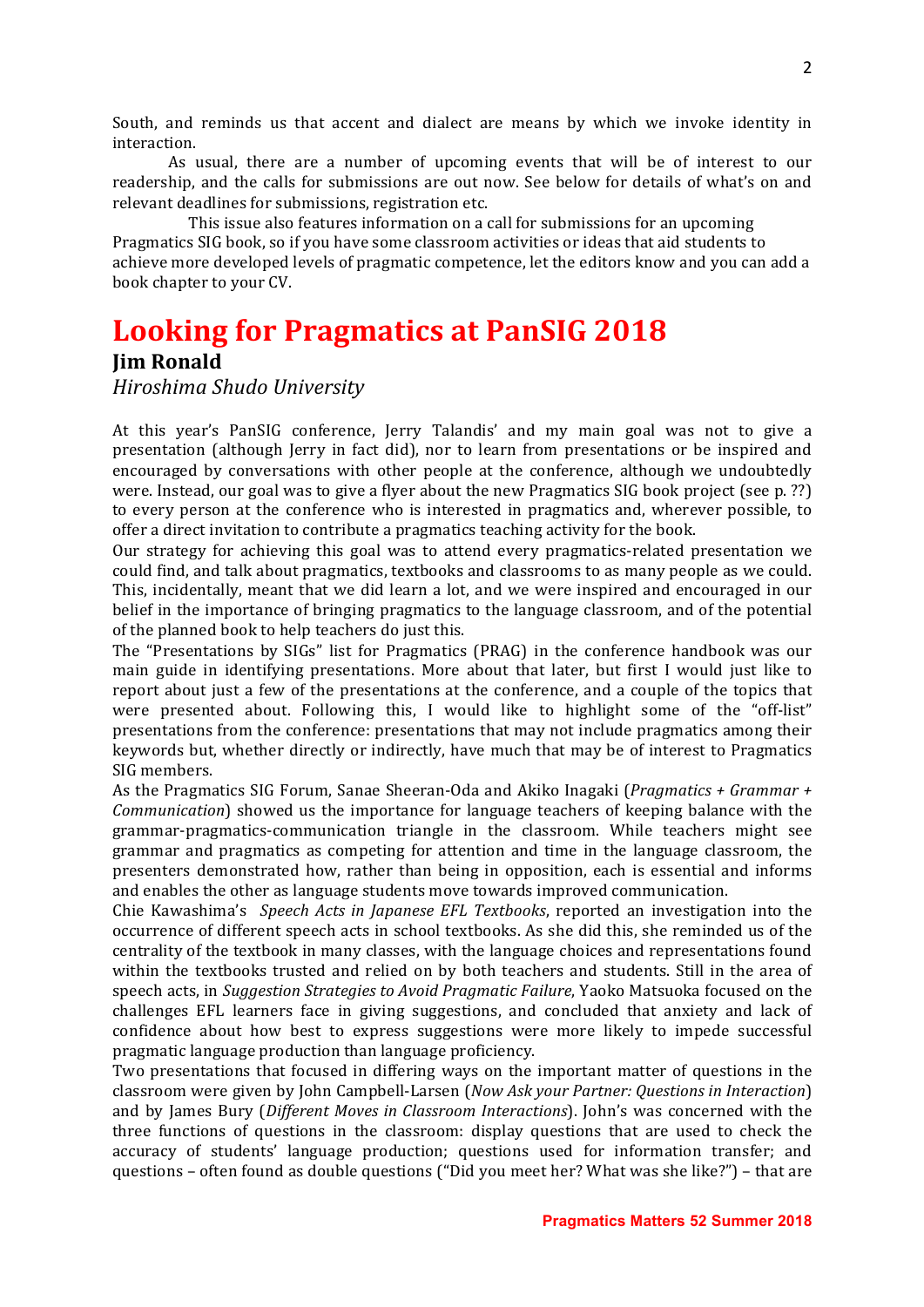used to promote conversation and develop relationships. The poster presented by James demonstrated the ways in which different types of questions, and moves other than questions, affect the amount of language produced by students in response. Both presentations were concerned with teacher education, and brought attention to ways in which teachers may approach the teaching of pragmatics in the classroom in very concrete ways.

Finally, a word of advice for anyone at future PanSIG conferences who might be tempted to use the "Presentations by SIG" lists as their sole guide to locating pragmatics-flavoured presentations: proceed with care! While most, but not all, presentations listed under *Pragmatics (PRAG)* were actually about pragmatics, a fair number of presentations listed elsewhere were also either centrally or tangentially related to pragmatics and might well be of interest to Pragmatics SIG members. These included: *Will you Favour Me? The Importance of Formulaic Language* (Jennifer Aline Jordan); *A corpus to promote fluency in groups discussions* (Kazumi Kato); and *L2 learner training in group work: a Japanese need*? (Stuart Warrington). As I hope this brief review has shown, the PanSIG 2018 Conference offered a lot to those of us interested in pragmatics. Long may it continue!

# **Pan SIG 2018: Notes on a few pragmatics presentations**

#### **Neil Talbert**

njtalbert@gmail.com

Over the weekend of May 19th and 20th, 2018, I attended Pan SIG at Toyo Gakuen University in Tokyo. Some of the presentations there related to the topic of pragmatics. Below are some summaries and my thoughts on those presentations.

#### **Suggestion Strategies to Avoid Pragmatic Failure Presented by** *Yaoko Matsuoka*

This presentation described the results of a study designed to discover how English learners make suggestions to a friend. Eighty-nine Japanese undergraduates of low to intermediate English proficiency responded to written as well as oral discourse completion tests (DCTs). The particular hypothetical situation involved giving a friend feedback on her unfashionable hat. In the multiple-choice section, most participants chose an indirect response ("I think another hat would suit you"), yet in the oral DCT section, the use of mitigation strategies appears less effective ("I think it doesn't fit you," "your hat is unusual," "your hat is a little nonsense"). Other participants seemed to avoid the act of suggesting altogether ("it looks very nice  $(1.0)$  umwhere did you buy"). The presenter went on to say that these learners showed less familiarity with the act of suggesting than other acts, like requests, apologies, etc. More practice with the act of making delicate suggestions such as this in the classroom could better prepare students to speak their minds confidently in a conversational English-speaking context.

#### **Study Abroad: A Life-changing Experience** *Mike Matsuno*

As the scheduled presentation was canceled at the last minute, Mike Matsuno kindly offered to give a talk about study abroad issues, which on some points intersected with the topic of pragmatics. Relevant to pragmatics, he highlighted the need for students to learn how to make small talk. He went on to say that "how to make friends" is "one of the biggest unexpected challenges" study abroad students face, and that Japanese students are not accustomed to the practice of small talk. In my own experience as a college ESL teacher in the US, as well as through my research investigations, I've also found that students who are able to make friends not only have a more enjoyable experience and learn English more easily, but also seem to fare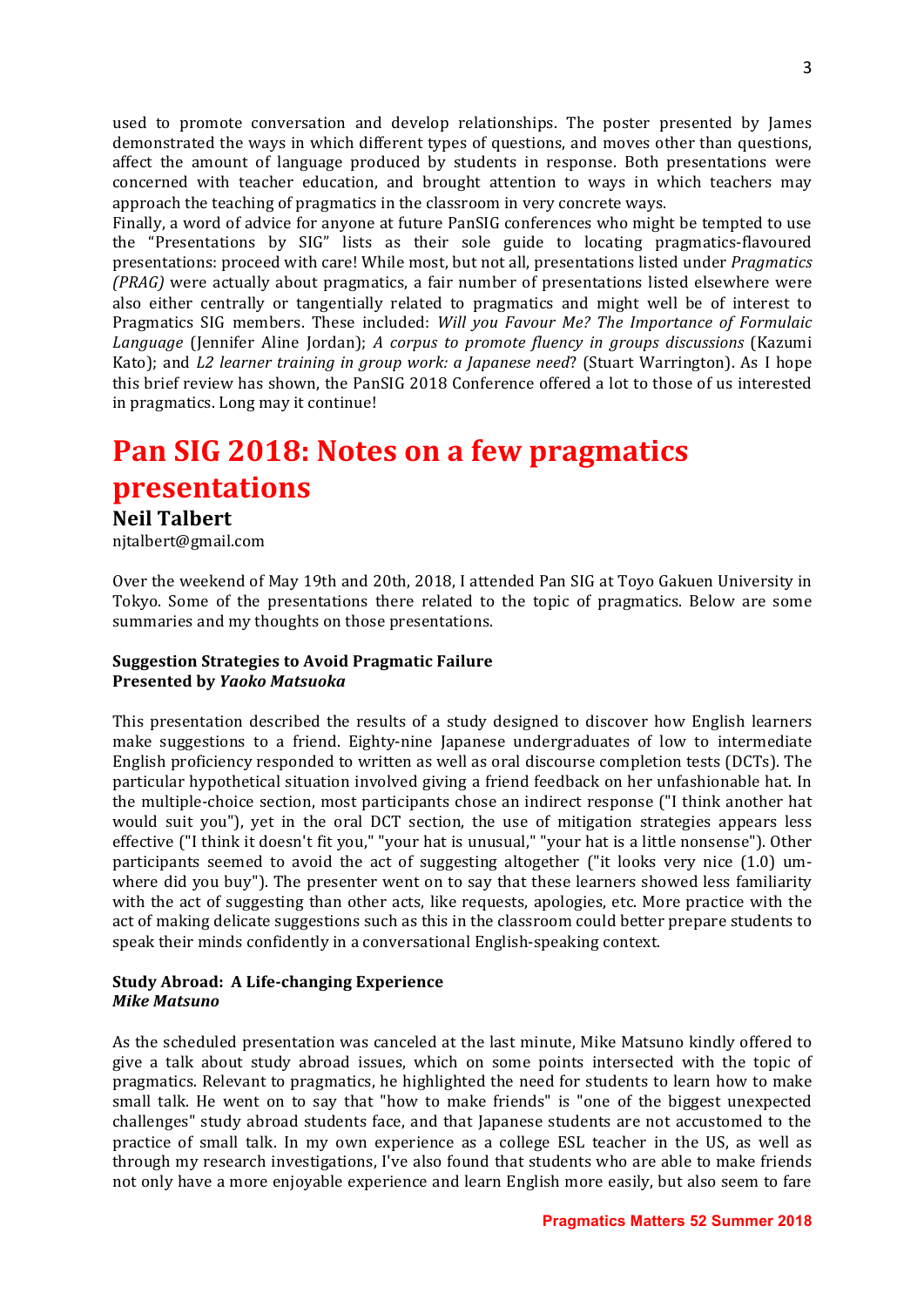better academically. Explicitly teaching our students how to make small talk could give them a significant advantage in joining English-speaking communities.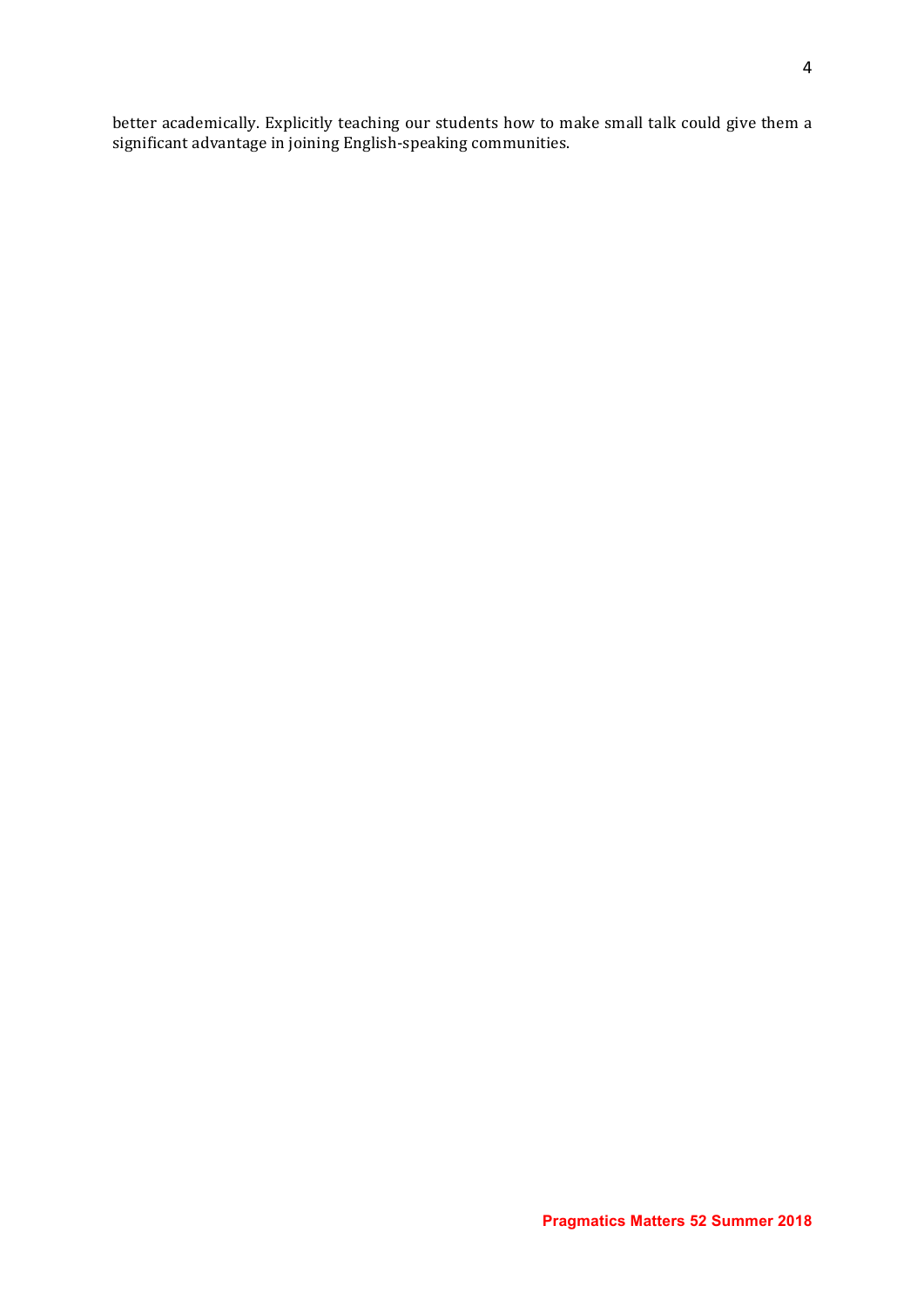### **2nd CAN-Asia Symposium on L2 Interaction**

#### **John Campbell-Larsen**

*Kyoto Women's University*

The weekend of Sarturday  $26<sup>th</sup>$  May and Sunday  $27<sup>th</sup>$  May saw the second CAN-Asia Symposium on L2 Interaction, held at Kyoto Women's University, Kyoto, Japan. Following on from the success of last year's inaugural event held in Tokyo, the organizers put together a stimulating and varied program of talks using the methodology of Conversation Analysis to examine the talk of people in an L2 setting. As with last year's event, the conference was organized with sequential rather than parallel presentations so that attendees could see all of the presentations rather then have to choose between presentations they wanted to see. The talks were placed into blocs, focusing tightly or loosely around some common theme. On Saturday we heard talks on: *Instruction, tellings and story telling*, *Identity, expertise and emotion*, and *Participation*. Following a full day of intense concentration and stimulating discussing the attendees continued the debates in a more relaxed atmosphere at a buffet reception at the campus refectory. Everybody seemed pleased with the menu on offer and there seemed to be agreement that the food at women's universities can be relied on to be good! For those with some gas left in

the tank, further discussion took place over a few drinks in Kyoto city center, a short taxi or bus ride from the campus.

Sunday proceeded with talks on the themes of *Repair* and *Progressivity, recipiency and intersubjectivity.* In questionnaires completed after the event those attending were agreed on the high quality of the presentations and were agreed the single rather than parallel presentation format worked well and stimulated and promoted discussion in a friendly and collegiate atmosphere. 

Planning is already underway for next year's symposium and, living up to the second element in the CAN-Asia name, the

event will be held Seoul, South Korea. The dates have yet to be finalized, but it will



Attendees at the CAN-Asia Symposium

probably the last weekend in May, so mark that one in your diaries. The call for submissions will be out later this year, with a deadline early in 2019, so watch this space!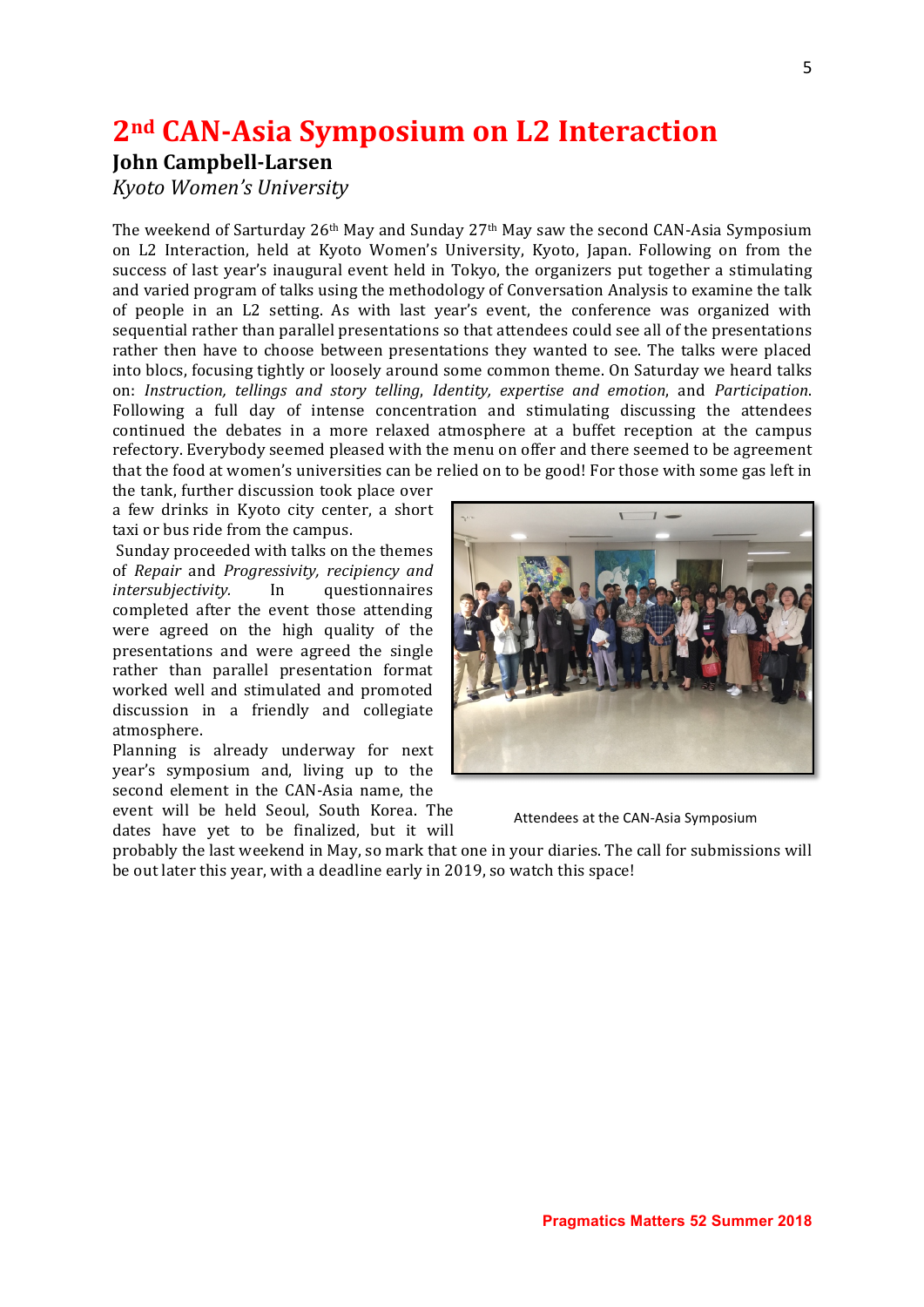### **Bless Your Heart**

#### **Ella I. Kidd** *Woosong University*

Growing up in the South has many memorable facets. One of them was the freedom to sit and walk on terrain barefoot in the open sky with an ice-cold coke, while your mother is yelling don't get your clothes dirty, and you orate a phrase of politeness. For example: "yes ma'am" and "no ma'am" -which were a form of reverence towards your seniors (black or white). Another memorable facet was the unique pragmatic phrases that often meant something outside of its intended meaning.

The southern speech variety is distinctively unique, its phonemic properties are synthesized with placability and esteem, but somehow Southerners have been considered unknowledgeable because of it. As a native southerner with a slight southern drawl who frequently traveled outside of my immediate environment, I was exposed to other speech varieties and somehow, my southern accent became less prevalent to the stimulus of other native speakers during interchange. To give an example, I had a recent encounter with a colleague, who was inquisitive about my geographical origin, although she had speculations she asked, "where are you from" and "have you lived elsewhere?" But, according to Coops, Gentry, & Panthos (2008), listeners can only be expected to make detailed informed sociophonetic judgments about the speech they hear and how the speech is orated socially. Maybe, she thought I came from all four regions of the Western hemisphere, as many people I have met define their origin. Anyhow, after that conversation, I began an internal analysis of my own speech accent and really reflected upon the significance of culture. Which has led me to an overall conclusion that accents can change based on exposure and environment. However, it is important to stay culturally connected to your roots. If we lose our accent, the speech markers that define our place of origin will cease to exist, thus creating a general homogenous speech. To add, this article is a subjective analysis towards southern speech dialect and how spoken pragmatic phrases are orated with admiration, but its intended meanings are different.

#### *The decline of the Southern Drawl*

According to Dodsworth the decline began as early as the  $20<sup>th</sup>$  century. In 2008, sociolinguists Dodsworth and other researchers began to research speech properties and later analyzed the importance of certain linguistic features (i.e. kid-kee-yid). In 2008, Gentry & Panthos studied he unmerger of prenasal  $/i/$  and  $/e/$  amongst Anglo Houstonians feature of Southern English as losing ground in large Metropolitan areas of the South. . According to Green, Elliot, & McDavid (2005), television will not make us all sound alike, this is a misconception. But, the fast spread of English lingua franca is becoming omnipresent (Majidi, 2013), therefore, increasing the threat of Southern English and as a result of various exposure to other languages and cultures *Language and identity*

In my opinion, culture is important because it distinguishes a group's traditions and cultural practices from another. While language is the central feature of this identity that makes your geographical origin and cultural heritage unique, so unique that it intrigues others to research its uniqueness. Why should we preserve our own cultural language? For example, "bless your heart" sounds endearing and, in most cases, it is meant as such and accompanied with sincerity. Many can reflect on how their grandmothers would chat on the telephone for weeks before a holiday meal discussing their menu and sharing recipes. When the day arrives for grandmother to go the market, she cannot find her glasses, and they are on her head-- her friend says "bless" your heart". After they arrive at the market, grandmother forgets her grocery list—her friend says again---"bless your heart. Finally, grandmother prepares a meal with much care and adds a superfluous amount of sugar to the sweet tea and the family says--"bless your heart sweetie".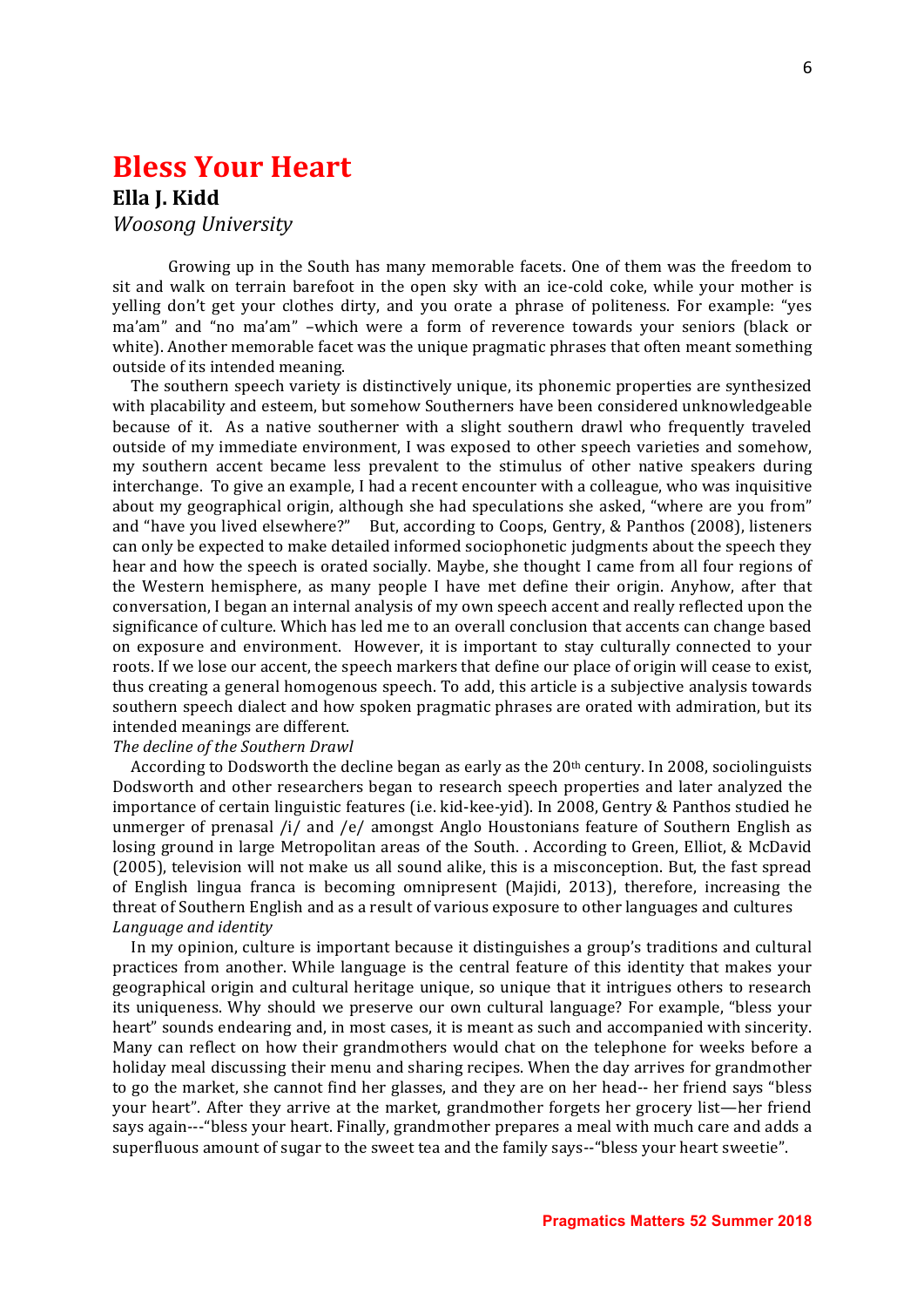Is the Southern accent really disappearing? Or, are the circumstances of life making it less prevalent? The effects of the southern accent began to decline a century ago. But the phrase "bless you heart" has been around for decades and is currently maintaining a steady place in southern culture. In the words of Cates (2017), "if we fail to preserve it, it will never, ever exist again". 

#### **References:**

Cates, S. (2017). If we fail to preserve it, it will never, ever exist again. Retrieved from: http://catallaxyfiles.com/2017/07/08/if-we-fail-to-preserve-it-it-will-never-ever-exist-again/. Coops, C., Gentry, E., Pantos, A. (2008). The effect of perceived speaker age on the perception of PIN and PEN vowels in Houston, Texas, *U. Penn Working Papers in Linguistics*, 14(2). Dodsworth, R. (2015), As a Southern community changes, an accent fades. Retrieved from: https://www.nsf.gov/discoveries/disc\_summ.jsp?cntn\_id=135770.

Majidi, A. (2013). English as a global language; Threat or opportunity for minority languages?, *Mediterranean Journal of Social Sciences*, 4(11).

Metclafe, J. (2015), Techies are destroying Raleigh's Southern accent. Retrieved from:

 https://www.citylab.com/life/2015/07/techies-have-destroyed-raleighs-southernaccent/399734/.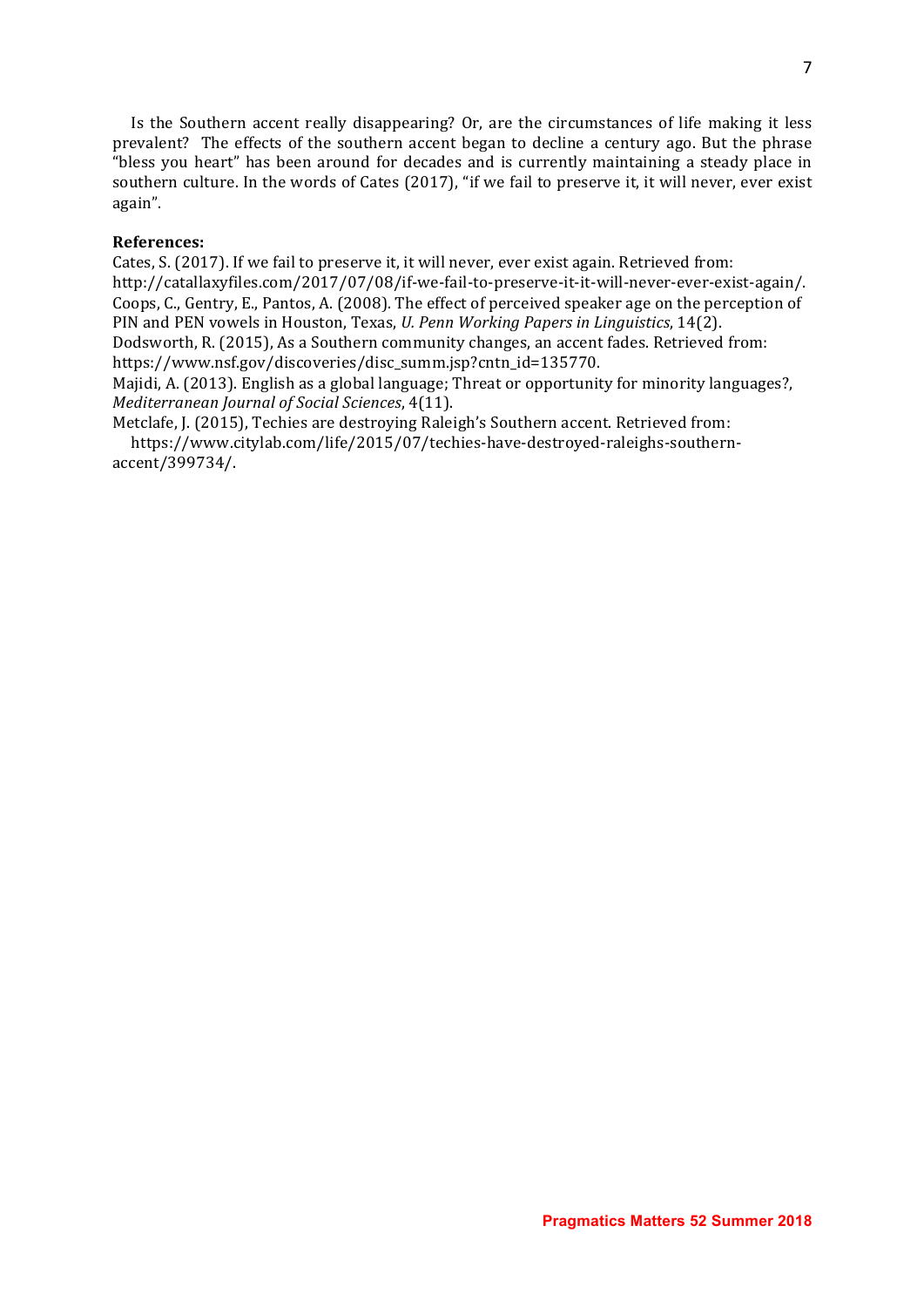### **Conference Calendar**

### **JALT2018 Shizuoka** Friday, November 23, to Monday, November 26, 2018

44th Annual International Conference on Language Teaching and Learning & Educational Materials Exhibition, (or JALT national as it is often referred to) will be held at Shizuoka Convention & Arts Center (Granship) Shizuoka City, Shizuoka, Japan on the weekend of Friday  $23<sup>rd</sup>$  of November to Monday  $26<sup>th</sup>$  of November. Early bird registration is open until **October**  $23<sup>rd</sup>$  with a cost of 18,000 yen for JALT members. If you miss this deadline then you'll be paying  $21,000$  ven, so make a note in your diary (or an alert in your smartphone) and make sure to register in good time. If you are a PRESENTER (as I am), please be sure and register by **October** 1<sup>st</sup>, otherwise you may lose your spot on the schedule.

For full details, visit the website at: https://jalt.org/conference

### **2018 KOTESOL International Conference Seoul Saturday October 13 and Sunday October 14**

The annual Korea TESOL International Conference will be held at Sookmyung Women's University on the weekend of 13<sup>th</sup> and 14<sup>th</sup> of October, and your editor will be in attendance and making a presentation. The conference is held at Sookmyung Women's University right in the heart of downtown Seoul and is always an interesting a stimulating event. The theme of the conference this year is *Fluency* which is an oft-cited but seldom defined concept in language teaching. I'm looking forward to some interesting takes on this elusive quality of language which is so intimately bound up with pragmatics.

Scott Thornbury is one of the plenary speakers. I have seen Scott speak on several occasions in the past and he is always an informative, interesting and very entertaining speaker. A conference report will be forthcoming in these pages for those unable to make the hop over to our peninsular neighbors.

See the website here:

https://koreatesol.org/ic2018

### **16th International Pragmatics Conference Hong Kong Sunday June 9 to Friday June 14, 2019**

The flagship event of the pragmatics community worldwide, the International Pragmatics Association (IPrA) will hold its 16<sup>th</sup> International Pragmatics Conference at Hong Kong Polytechnic University, and the call for submissions to present is now open. The event is from Sunday to Friday in mid-June and will therefore necessitate some class cancelations for those planning to attend. I was fortunate enough to attend the last conference in Belfast, Northern Ireland in 2017 and I can categorically state that the make-up classes that I had to do on my return were a small price to pay for the opportunity to attend such a showcase of academic excellence.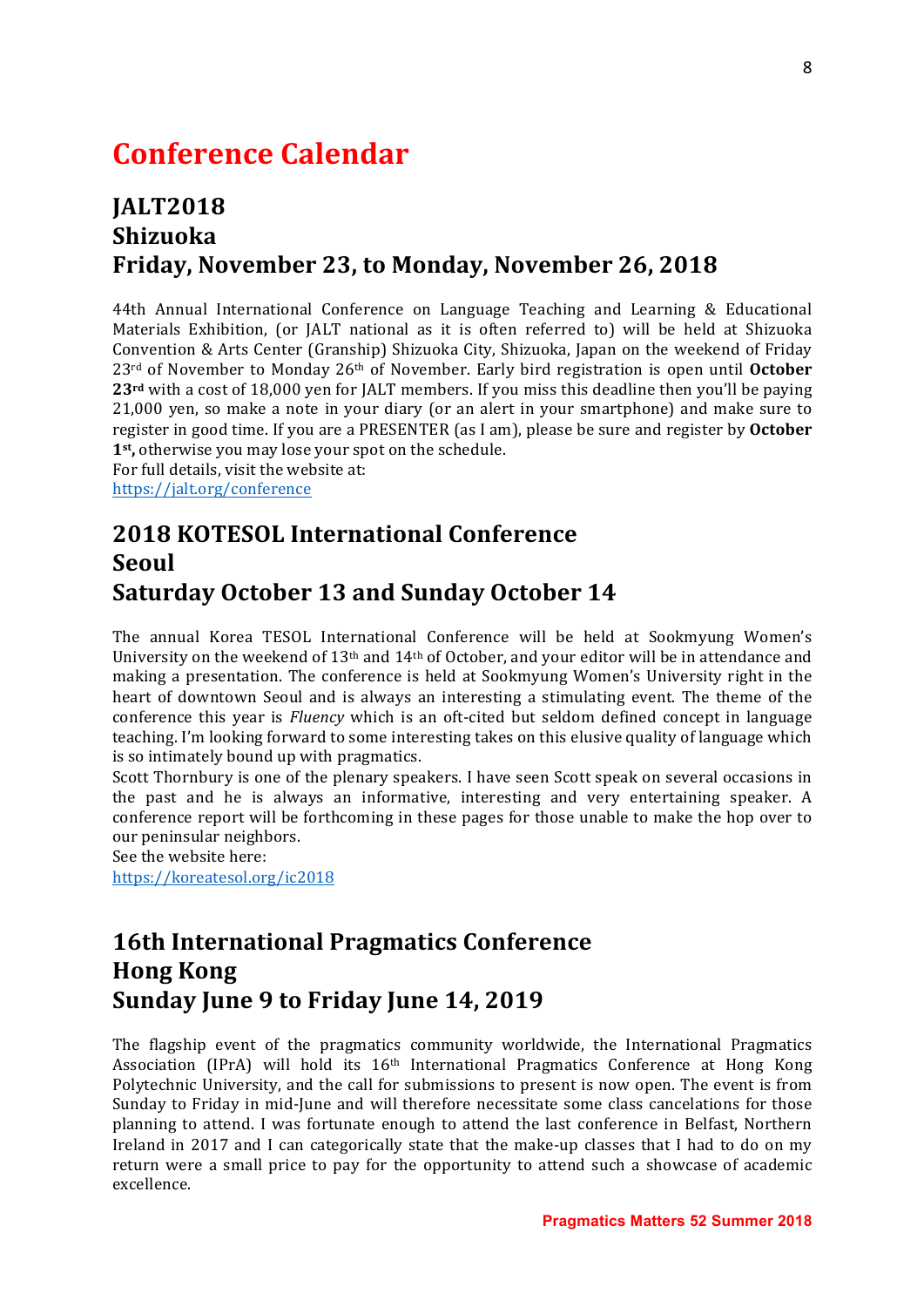For those unfamiliar with the organization or the conference set up, I'll provide some details of how to go about submitting. First of all, you have to be a member of IPrA to submit. In the case of IPrA, membership runs from January the first to December the thirty-first, no matter when you actually apply for membership. You also need to be a fully paid up member to present, so this means that if you are intending to present at the conference, you'll need to pay for 2018 membership and also 2019 membership. Membership is only 80 Euros, so it is not too onerous.

The call for papers is now open and the system is a little different from some other conferences. The initial call is for presenters who want to organize panels on particular topics. This is now closed and the list of accepted panels has been published here: https://pragmatics.international/page/Program

Have a look through the list of panels and see if there are any that cover your area of interest and submit to join that panel. There is also an option to submit as an individual presenter, either as an oral presentation or as a poster presentation. If you have submitted to a panel and are not accepted into that panel for whatever reason, your submission will automatically be moved to the list of individual presenters for consideration to be included in the conference program.

The deadline for submissions is 15<sup>th</sup> OCTOBER 2018, so keep that date in mind as you prepare your submission. Your editor already has his submission in rough draft and will be sending it in after a little more work. Hope to see you in Hong Kong!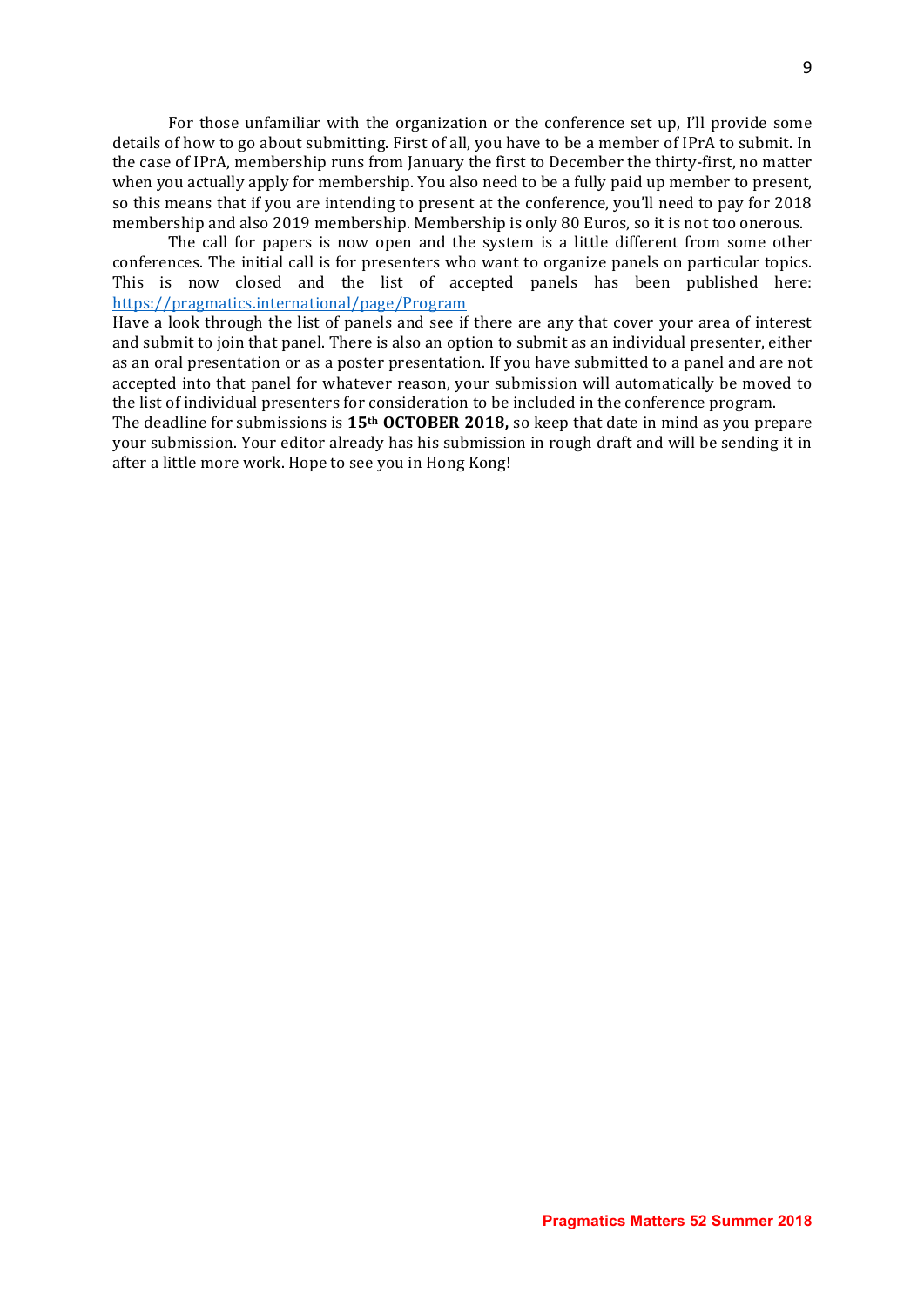

### **CALL FOR CONTRIBUTIONS** *Pragmatics Undercover: (Subtitle TBD)* **DEADLINE: DECEMBER 31ST, 2018**

**Editors**: Donna Fujimoto (fujimotodonna@gmail.com) Jim Ronald (jmronald@gmail.com) Jerry Talandis Jr. (talandis@gmail.com)

#### *What is this book about, and who is it for?*

This is a call for contributions for a new teacher-resource book, the fifth in the JALT Pragmatics SIG *Pragmatics Resources* series. **Pragmatics Undercover** will be about how pragmatics can help language teachers help their students speak English more naturally and appropriately. Written especially for those without a background in Applied Linguistics, this book will show how pragmatics is all around us, waiting to be uncovered and utilized for transforming the often stilted language found in many textbooks. It strives to bridge the gap between theory and practice in practical ways that go beyond the simple one-off activity by incorporating ideas for review, expansion, and assessment. This resource book is for busy teachers keen on exploring new ways to help their students speak English better, whether they have heard of pragmatics or not.

#### *What is the book's intended structure?*

The book's two-part structure has been designed to help reconcile the wide gap that exists between theory and practice with regards to pragmatics and the EFL classroom. The chapters in Part 1 will cover basic background theory in an accessible manner on the process of uncovering, teaching, reviewing, and assessing pragmatic language commonly found in typical ELT materials.

**Chapter 1** will lay out specific areas of pragmatics pertinent to EFL classrooms and show how a research-based perspective can provide a helpful critical eye on the often incomplete and unnatural language of textbooks, thus enabling teachers to build upon any natural-sounding elements in constructive ways.

**Chapter 2** will show how to incorporate pragmatics and natural talk as part of the curriculum without the need to completely abandon preferred ways of teaching. Guidelines for working with typical grammar-focused teaching materials will be provided, along with suggestions on how to bring more "real" communication into lessons.

The focus of **Chapter 3** is learning pragmatics, about the need to move beyond one-off pragmatics activities to to provide learners with opportunities to revisit what was studied, with their pragmatic knowledge changing from realization to understanding, and from familiarity to ability to put into practice what they are learning.

Finally, in **Chapter 4**, the case for assessing students' pragmatic competence is made, along with various ideas for making that happen in practical, reliable, and valid ways.

In **Part 2**, the focus shifts towards an assortment of classroom-ready teaching activities to help teachers put into practice the ideas and information discussed in Part 1. Each of the activity chapters has as its starting point something observed to be lacking or problematic in common language textbooks or classroom activities. Step-by-step directions are then given for uncovering, understanding, and practicing specific elements of pragmatics, such as how to make a suggestion, say goodbye, give longer answers, continue conversations, listen more actively, or use natural classroom language. While the collection will include speech acts, we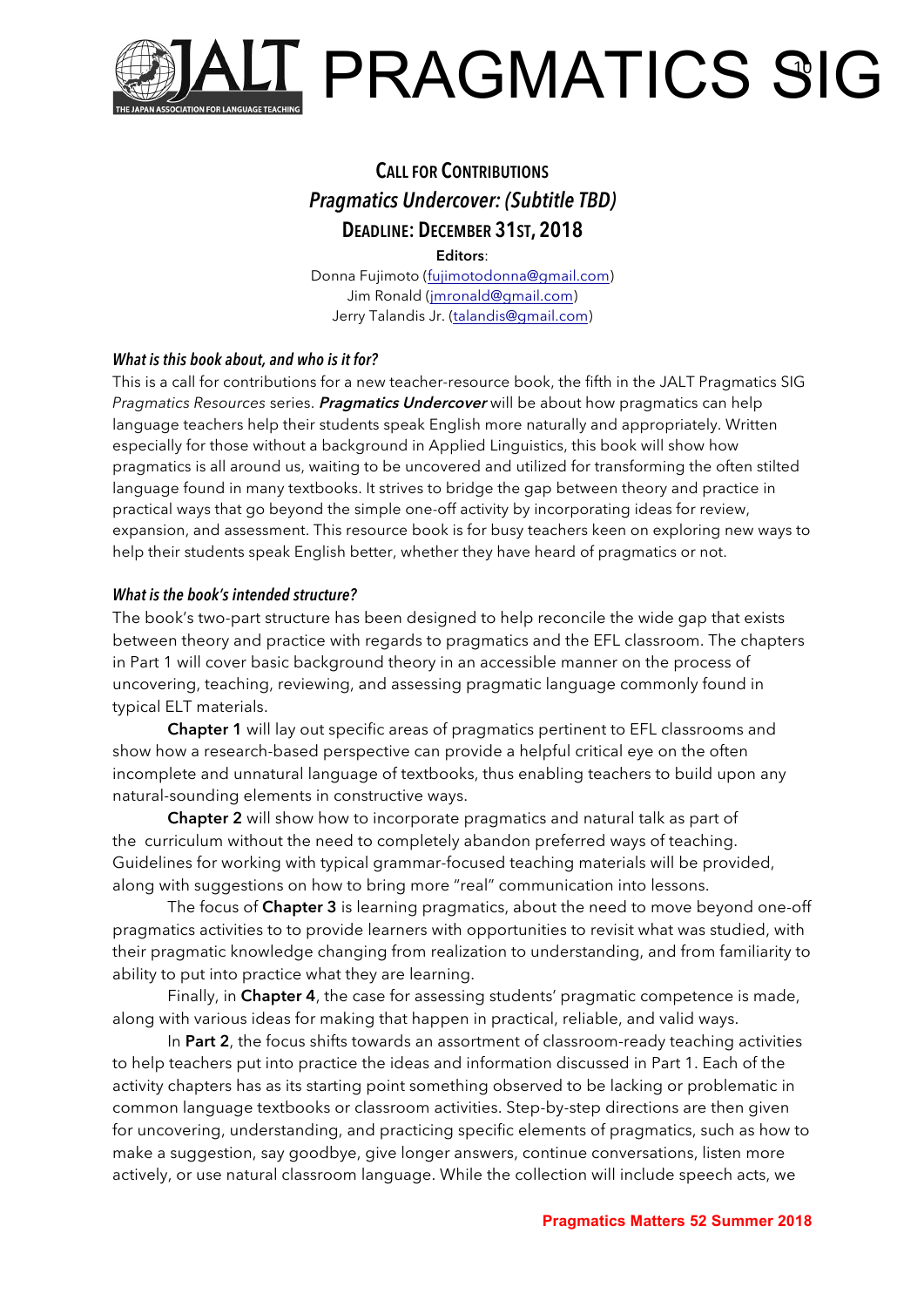especially welcome activities that cover other aspects of pragmatic competence. Each chapter will also contain activity-specific suggestions for reviewing and assessing highlighted pragmatic elements. In other words, each activity in Part 2 serves to "fix" something lacking in the materials we use, with the aim of helping learners engage in more natural interaction. *I'm interested in writing one of the chapters in Part 1. Can you tell me more?*

Chapters in Part 1 should be roughly 4,000 words and focus on the general themes outlined above. Anyone interested in working on one of them should contact the editors via this email address: **jmronald@gmail.com**. Depending on interest, we may ask prospective authors to collaborate on areas of shared interest.

#### *I'm interested in submitting an activity for Part 2. Can you provide some guidance?*

Sure. We want this book to contain activities activities that help teachers embed pragmatics into their teaching and not just be a simple one-off task. Contributions should be around 1,000 words (typically two or three A4 pages) and include any references, appendices, or materials. Please refer to the sample chapter, "Saying Good-bye". Send your ideas to: **talandis@gmail.com**. To ensure adherence to the book's remit and provide an organized, coherent reading experience, please follow this structure:

Include short descriptions for each of the following categories: Activity Name; Level; Preparation; Resources (materials, equipment needed); Activity Length (in minutes); Problem (something lacking in common ELT textbooks); Pragmatic Focus (pragmatic element to be practiced; Goals (overall objectives of the activity). Complete sentences in this part are not required.

#### **Introduction**

The first paragraph should discuss a problematic or puzzling aspect found in ELT materials or activities. This will usually center around some sort of unnatural language or something lacking. While we should not "name names" of actual books or cite actual extracts, authors may provide a reconstructed example to illustrate the problem at hand. Next, introduce the pragmatic element that will address this problem. This may be some correction to what was uncovered in the problematic example, or the addition of something that was lacking. Finally, provide a short preview of the activity in a few sentences. **Take care not to over-reference this section**.

#### **Procedure**

The basic step-by-step directions for the activity. Each step should contain only one basic action and be written in a very clear and easy to follow manner, recipe book style.

#### **Follow-up**

This section should contain ideas for further review and expansion of your activity. Doing it once in one class is unlikely to result in much learning of what was taught. What can teachers do to ensure that this pragmatic element is revisited in subsequent classes?

#### **Assessment**

Provide some specific guidance on how to evaluate proficiency of the pragmatic language featured in your activity. For example, you can identify level descriptors for a marking rubric or discuss what to look for when assessing this construct in real-time on a speaking test. Advice for how students can evaluate their own progress through reflection or peer-assessment is also welcome.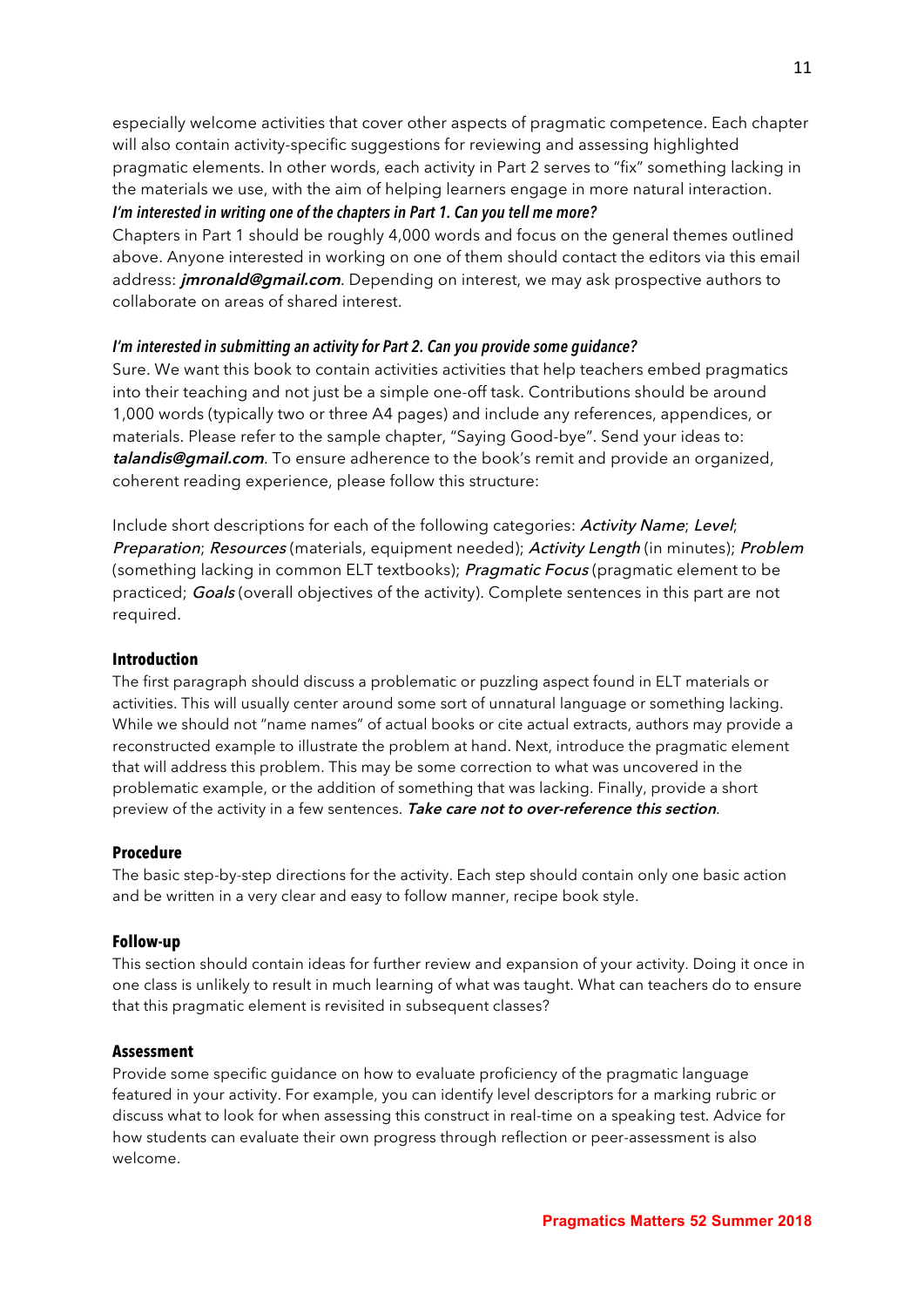#### **Appendices**

Here is where you can include any worksheets or other photocopiable resources.

#### **For More Information**

In addition to the references, feel free to recommend other useful titles, websites, or other resources.

If you have any questions, please get in touch. We are happy to send you more detailed information. We are looking forward to working with you on your submission in order for it to be the best it can be.

The Editors

-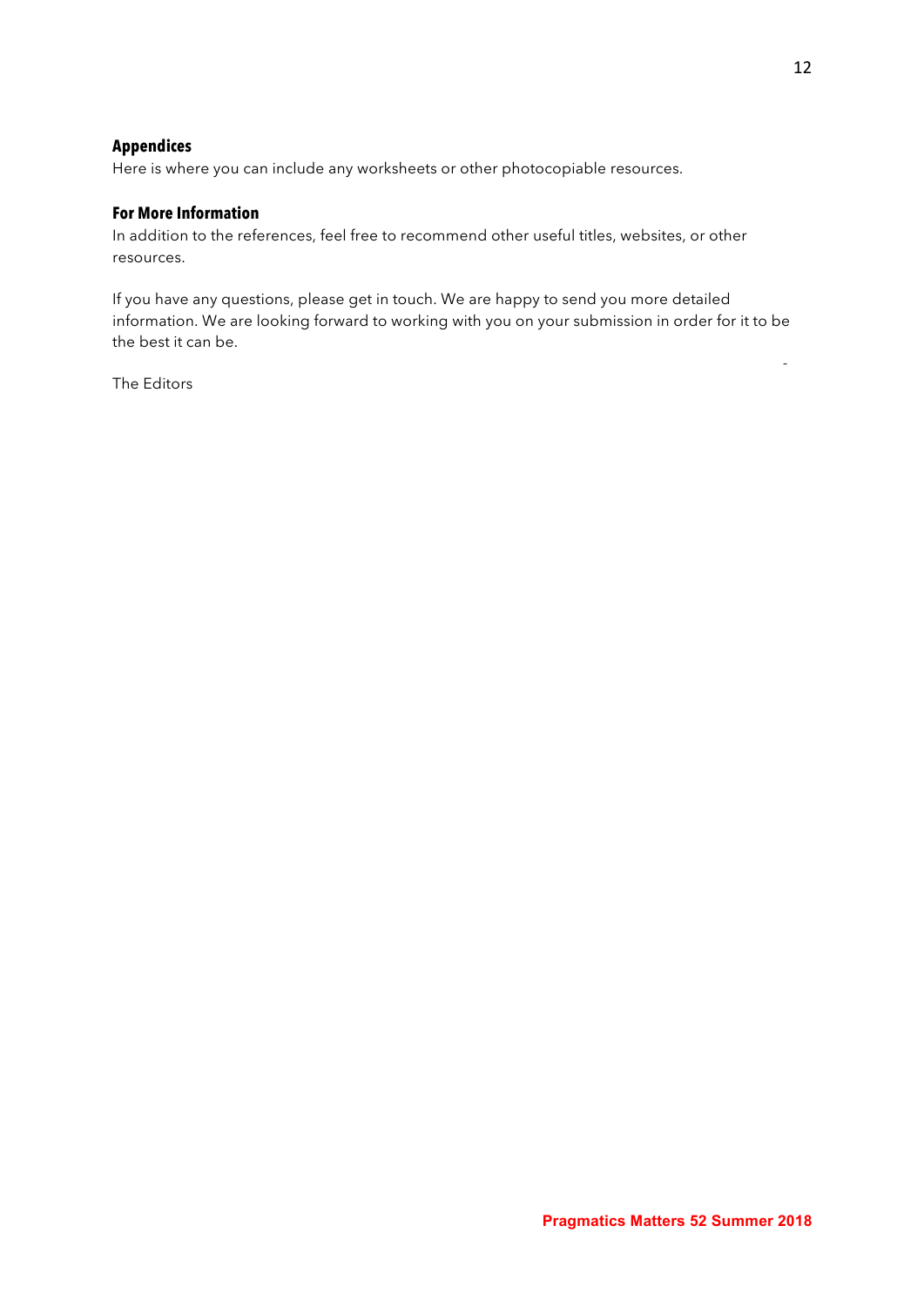# **Pragmatics Undercover Sample Submission**

**Saying Goodbye** 

Jim Ronald Level: Intermediate to advanced **Preparation:** Read instructions, make copies of handout **Resources**: Black/Whiteboard, handout Activity length: 30 minutes, plus 10-minute follow-up activities in subsequent classes **Problem**: Conversations in many textbooks and classroom conversations often end very suddenly and unnaturally. **Pragmatic focus**: The structure and expression of farewells in English **Goals**: For learners to say goodbye more naturally and appropriately

#### **Introduction**

In contrast to farewells outside the language classroom, those in textbooks or that end many exchanges when students are doing speaking tasks are often quite short and sudden. In fact, they are often something like this:

A: I love pizza. B: Me too. A: Oh, goodbye. (wave) B: See you. (wave)

Bardovi-Harlig, et al (1991) and Ishihara & Cohen (2010) point out that this type of closing differs from those that occur in real life, since it lacks typical elements found in fuller, more natural endings: the *shut-down*, *pre-closing*, and *terminal exchange* sequences, as in the following example, slightly adapted, from the British National Corpus:

| John: That's still the same, aye. Well that's smashing, Doctor. |                   |
|-----------------------------------------------------------------|-------------------|
| Doctor: There you are, and that'll keep that right John.        | Shut-down         |
| John: That's lovely. Right, thanks Doctor.                      | Shut-down         |
| Doctor: Okay look after yourself now.                           | Pre-closing       |
| John: Same with you.                                            | Pre-closing       |
| Doctor: Right.                                                  |                   |
| John: See you later.                                            | Terminal exchange |
| Doctor: Cheerio now.                                            | Terminal exchange |
| John: Bye bye.                                                  | Terminal exchange |

While it may be common to end a conversation abruptly in the classroom, it is important to realize that doing so could seem strange or unfriendly when interacting with people in daily life. Unfortunately, other than learning *Goodbye, See you later*, or their equivalents, farewells themselves are rarely a focus of language teaching. Bringing attention to this important aspect of communication will help learners say goodbye in an appropriate, friendly manner, and to enabling close conversations well. Revisiting this topic in subsequent lessons will enable learners to internalize the structure and expression of farewells so that saying goodbye properly becomes an integral part of their language use.

While farewells can be a focus of teaching at any time, this activity is ideally suited for when you encounter a short farewell in your textbook or when students change partners in speaking activities. In this simple three-part activity, learners will begin by reflecting on farewells by comparing short, abrupt examples with longer, more natural ones. They will then identify the three stages of shut-down, pre-closing, and terminal exchange, labelling utterances using the less technical terms of *Stop Topic* (ST), *Stop Conversation* (SC), and *Goodbye* (G). Various phrases used in closing conversations in a friendly manner will then be identified and listed via a table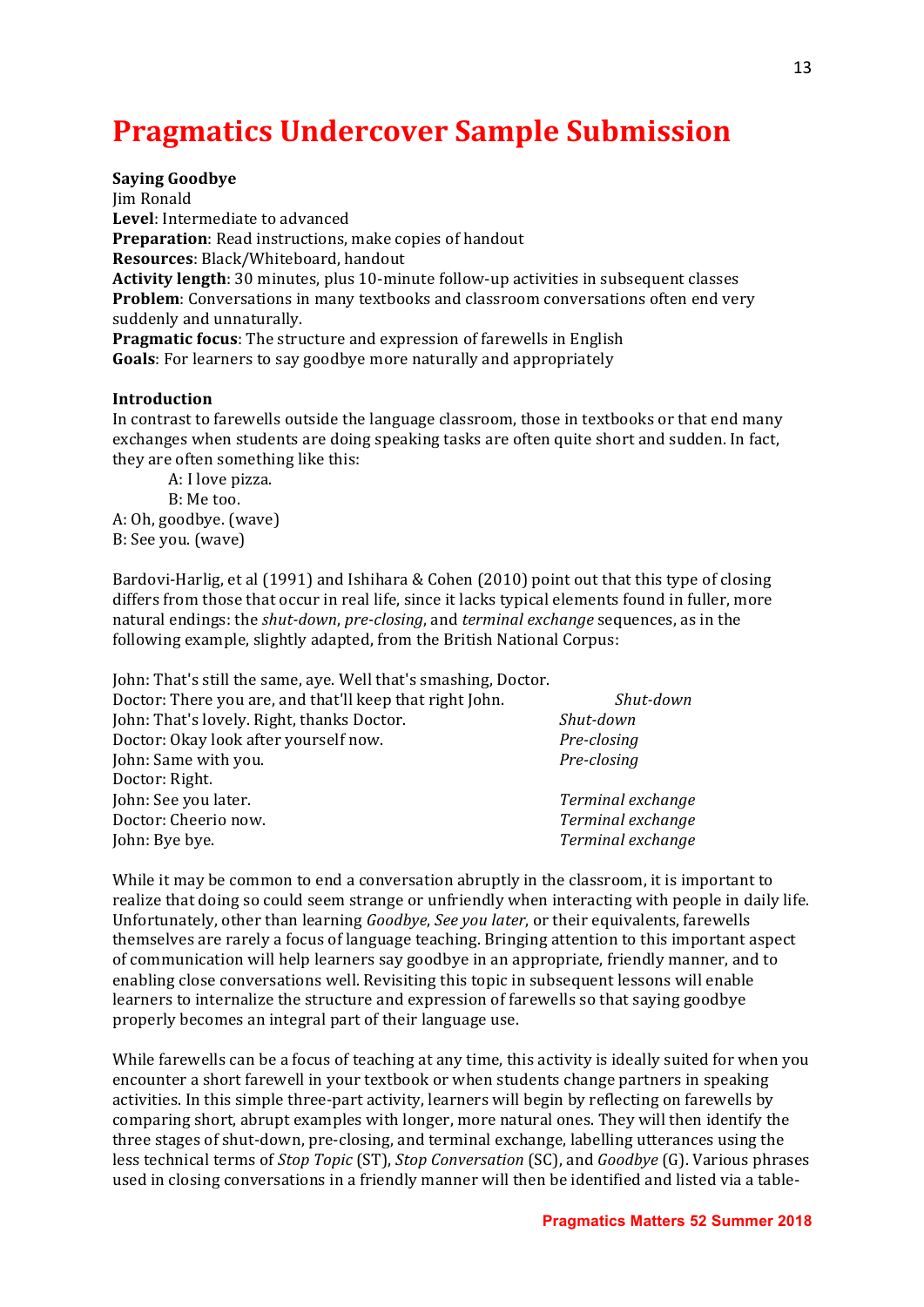completion task. Following this, students will have short conversations which end with full farewells. 

#### **Preparation**:

Make copies of the handout for your entire class. You may choose to use one of the short farewells in the appendix as it is, or take one from a dialog in your class textbook.

#### **Procedure**:

#### *Part 1: Raise awareness of farewells by reflecting on contrasting examples*

- 1. Pass out the handout to all of the students.
- 2. Ask two volunteers to come to the front and read one of the short farewells aloud, then walk away from each other.
- 3. Next, ask two new volunteers to come up, read one of the full farewells, then walk away from each other.
- 4. Ask the performing students and the rest of the class how they felt about the farewells. Try to elicit some reactions to each one: How were the farewells different? *Which one was better? Why?* If your students are shy and cannot answer in front of the class, have everyone give a show of hands: *Okay, everyone--who felt good about the first farewell?* [show of hands] *How about the second one?* [show of hands]. Alternatively, give a few minutes for students to discuss reactions in pairs or small groups, then write their ideas on the board.
- 5. Go over students' observations, then summarize them by emphasizing the importance of a full farewell.

#### *Part 2: Investigate farewells and list useful phrases*

- 1. Using the partially completed table on the handout together with Full farewell 1, explain the three stages of a good, full farewell. Point out that *Stop the topic* means agreeing that the conversation topic is finished, that *Stop the conversation* means agreeing to finish the conversation, and that *Goodbye* is actually saying goodbye.
- 2. In pairs or small groups, students read through the other two full farewells and label the lines which contain shut-down, pre-closing, and terminal exchange elements. They then add the appropriate phrases from the full farewells to the table. While the students are doing this, divide the board into three sections, labelled *Stop the topic*, *Stop the*  $conversion$ , and *Goodbye.*
- 3. When everyone finishes, go over the answers. Students can compare their answers with each other, or you can elicit answers from the entire class. As you do this, write the phrases in the relevant section on the board.

#### *Part 3: Use and observe farewells*

- 1. In groups of three or four, two students have a short conversation (*"Is there any homework?"* "What time is your last class today?" etc.), ending in a full, friendly farewell which the other group members observe.
- 2. After the conversation ends, the observing student(s) briefly report on what they noticed. For example: *You said X in the Stop the topic stage, Y in the Stop the conversation,* and *Z* for a Goodbye. Or: *You said X* for the *Stop* the topic stage, but you didn't say anything *for the Stop the conversation...*
- 3. The students switch roles and repeat the conversations and observations.

#### **Follow-up**

In oral communication classes, it is quite common for students to have many short and focused conversations 

with a number of classmates. These interactions inevitably end with very short farewells - say goodbye or wave,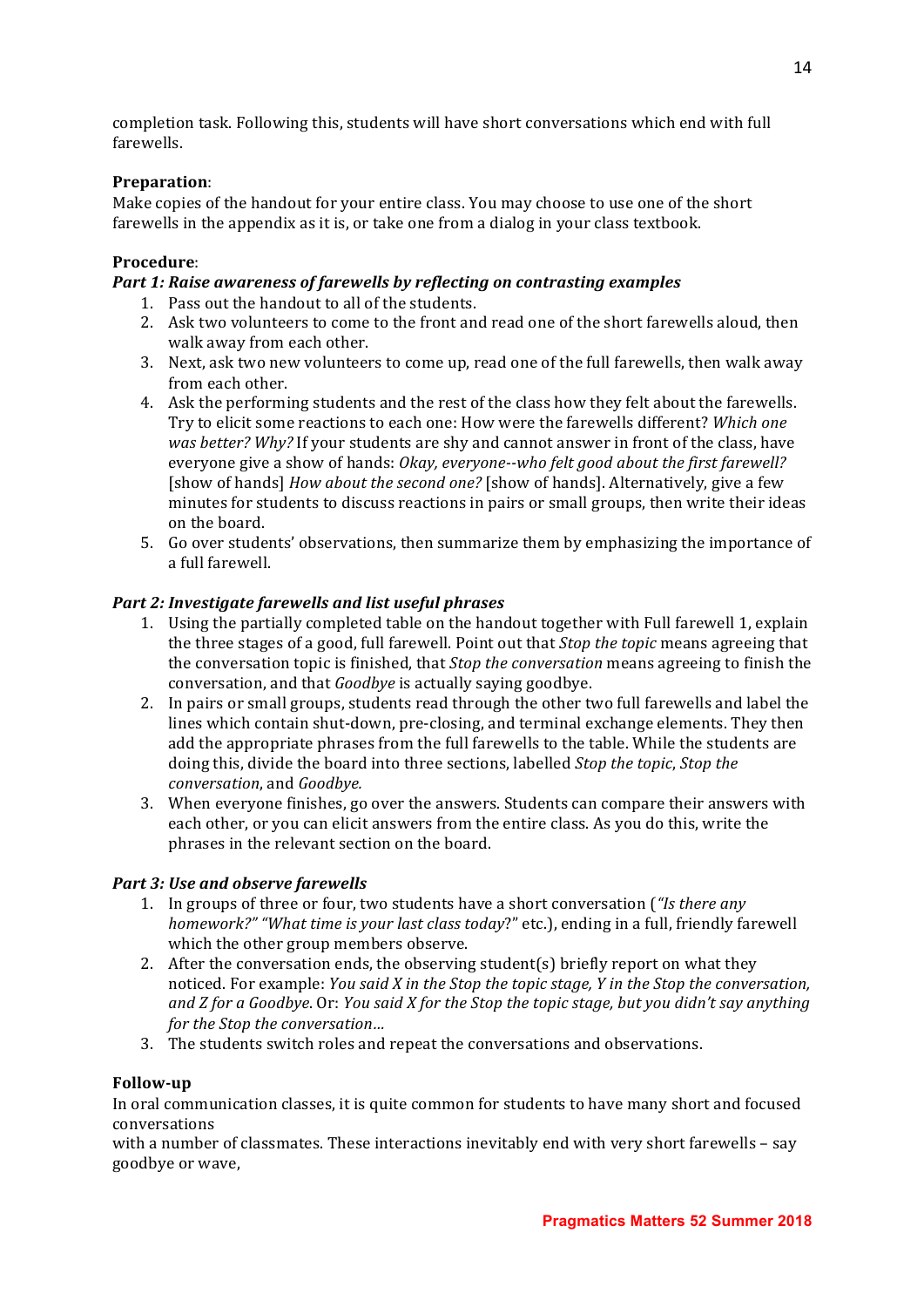then move on. Taken cumulatively, this constant repetition of truncated farewells may "unteach" fuller farewells.

While you may not want full farewells at the end of every exchange, revisiting this point regularly will help remind

students of its importance. One good time for review is the next time you come across a short farewell in a textbook

dialog. In addition, for a more authentic experience, time the students' final conversation of the class so that they do

real farewells with each other before actually leaving the classroom.

#### **Assessment**

It is not necessary nor desirable to assess learners on the technical terminology of a proper full farewell. They

should, however, be able to finish a conversation without sounding unfriendly or too abrupt. Adding farewells to

your speaking test marking rubric is one simple, effective way to emphasize their importance. For example:

*You closed your conversation with a full and friendly farewell: Getting there | Good enough | Excellent*

In this case, "getting there" represents an incomplete farewell, "good enough" means it contains expressions in all

of the three stages, while "excellent" signifies a farewell that is especially natural and friendly. Alternatively, you

could mark this construct on a point scale, say from 1 to 10. Student self-assessment of farewells is another viable

approach. To facilitate this process, using a table as described above as a checklist may be the best way for learners

to assess their own ability to appropriately say goodbye.

#### **For More Information**

Bardovi-Harlig, K., Hartford, B.A.S., Mahan-Taylor, R., Morgan, M.J., & Reynolds, D.W. (1991). Developing pragmatic awareness: Closing the conversation. *ELT Journal*, 45, 4-15.

Ishihara, N., & Cohen, A. (2010). *Teaching and learning pragmatics:* Where language and culture *meet*. Harlow: Longman.

#### Appendix: Handout for understand and using full farewells **Directions**:

- 1. In a pair or small group, read some examples from Short Farewells and Full Farewells. How do they feel?
- 2. In Full Farewells, which lines show *stop the topic (ST)*? Which lines have *stop the conversation* (SC)? Which are actually *goodbye* (G)? Look at the example in Full Farewells 1. For 2 and 3, label the lines as ST, SC, or G.
- 3. Add the words or phrases from each stage in the table below.
- 4. Check your answers with your classmates or your teacher.

#### **Short Farewells:**

**John:** Thank you. **A:** I love pizza. Doctor: Okay, good-bye. B: Me too. John: Good-bye. A: Oh, goodbye.

B: See you.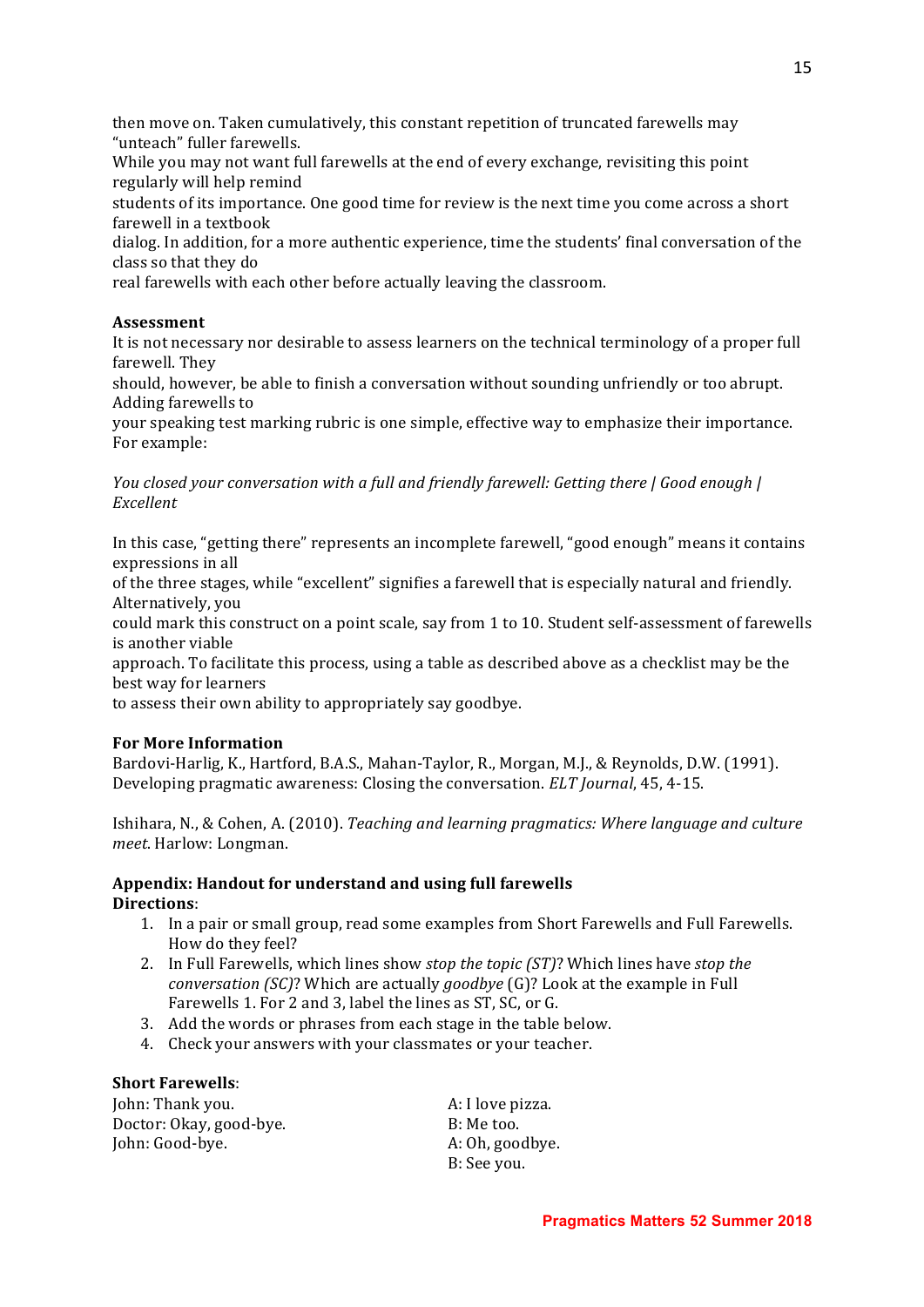#### **Full Farewells**

**1.**

John: Yes, that's still the same. Well that's great, Doctor. Doctor: There you are, and that'll keep that right, John. (ST) John: That's lovely. Right, thanks Doctor. (ST) Doctor: Okay. Look after yourself now. (ST, SC) John: Same with you. (SC) Doctor: Right. (SC) John: See you later. (G) Doctor: Goodbye then. (G) John: Bye bye. (G)  $(Adapted from British National Corpus)$ 

**2.**

- S1: You'll need eighty-five credits.
- S2: Oh it's eighty-five. Okay, I thought it was more than that.
- S1: And you know what's nice though, is you can take whatever
- psychology courses you want, without trying to take it all.
- S1: Right, I see. Okay, thank you very much.
- S2: You're welcome.
- S1: And I'm sure I'll see you later.
- S2: I hope so.
- S1: Bye.
- 

S2: Bye-bye. *(Adapted from MICASE corpus)* 

**3.**

- B: Well, let's get together soon.
- A: How about Friday?
- B: Friday sounds good. Where should we meet?
- A: (looks at watch) You know, I really must be going or I'll be very
- late. Can you give me a call tomorrow and we'll decide?
- B: Fine. Speak to you then.
- A: Sorry I have to rush off like this.
- B: That's okay. I understand.
- A: Goodbye.
- B: So long. *(Adapted from Bardovi-Harlig et al.)*

#### The three stages of a friendly farewell

*Stop* the topic (ST) (Agreeing that the conversation topic is finished)

There you are. Right. Okay. Thanks.

*Stop* the conversation *(SC) (Agreeing to finish the conversation)* 

Look after yourself.

*Goodbye* (G) *(Saying goodbye)*

See you later. Goodbye then. Bye bye. (pronounced *ba-bye*)